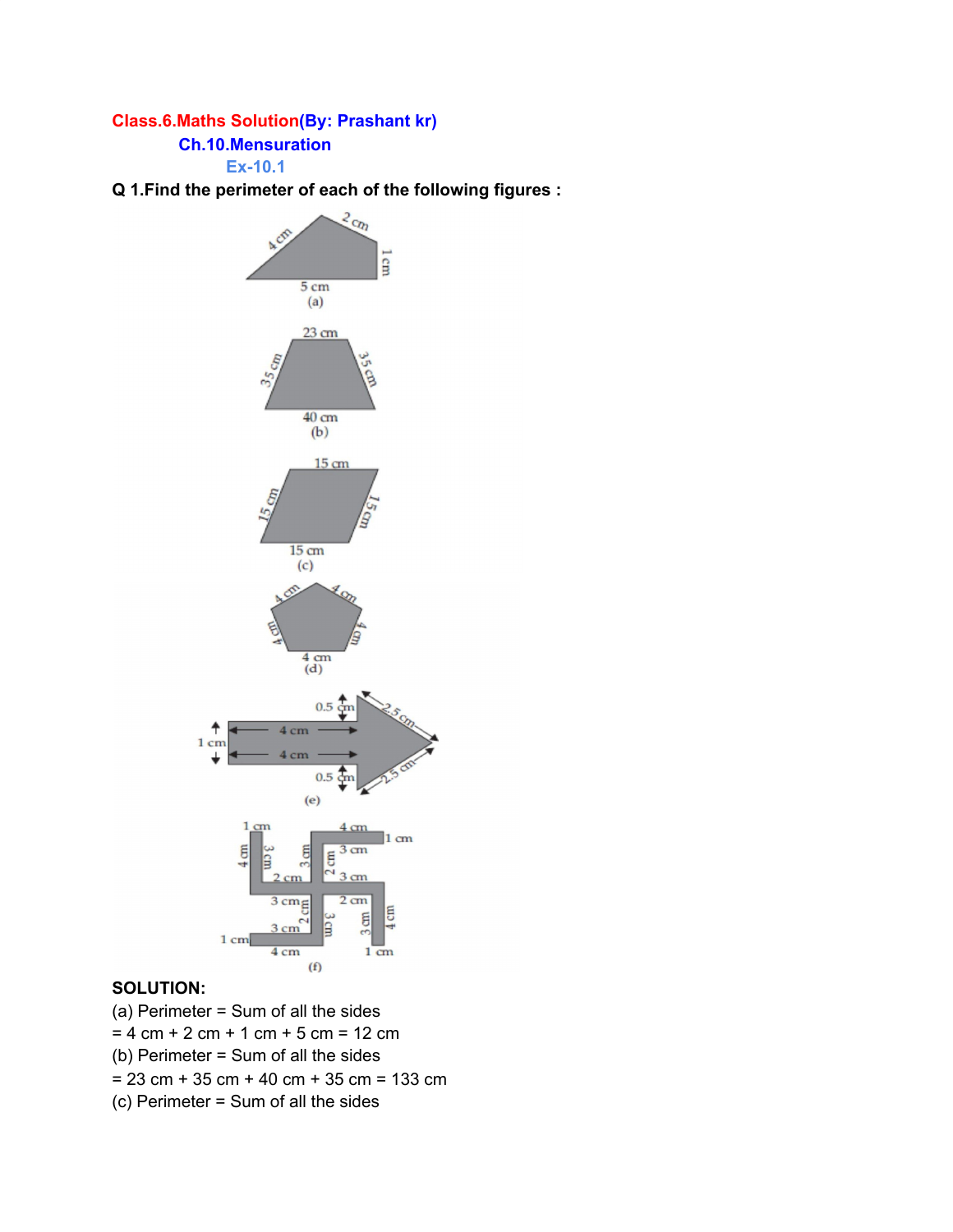```
= 15 cm + 15 cm + 15 cm + 15 cm = 60 cm
(d) Perimeter = Sum of all the sides
= 4 cm + 4 cm + 4 cm + 4 cm + 4 cm = 20 cm
(e) Perimeter = Sum of all the sides
= 1 cm + 4 cm + 0.5 cm + 2.5 cm + 2.5 cm
+0.5 cm +4 cm = 15 cm
(f) Perimeter = Sum of all the sides
= 4 cm + 1 cm + 3 cm + 2 cm + 3 cm
+ 4 cm + 1 cm + 3 cm + 2 cm + 3 cm + 4 cm
+ 1 cm + 3 cm + 2 cm + 3 cm + 4 cm
+ 1 cm + 3 cm + 2 cm + 3 cm
= 52 cm
```
Q 2. The lid of a rectangular box of sides 40 cm by 10 cm is sealed all round with tape. **What is the length of the tape required?**



### **SOLUTION:**

Total length of tape required

= Perimeter of rectangle

 $= 2 \times (length + breadth)$ 

 $= 2 \times (40 + 10)$  cm

 $= 2 \times 50$  cm = 100 cm = 1 m

Thus, the total length of tape required is 100 cm or 1 m.

### Q 3.A table-top measures 2 m 25 cm by 1 m 50 cm. What is the perimeter of the table-top? **SOLUTION:**

Length of table-top =  $2 \text{ m } 25 \text{ cm} = 2.25 \text{ m}$ 

Breadth of table-top =  $1 \text{ m } 50 \text{ cm} = 1.50 \text{ m}$ 

Perimeter of table-top =  $2 \times$  (length + breadth)

 $= 2 \times (2.25 + 1.50)$  m = 2  $\times$  3.75 m = 7.50 m

Thus, perimeter of table-top is 7.5 m.

**Q 4.What is the length of the wooden strip required to frame a photograph of length and breadth 32 cm and 21 cm respectively?**

### **SOLUTION:**

Length of wooden strip

= Perimeter of photograph

 $= 2 \times (length + breadth)$ 

 $= 2 \times (32 + 21)$  cm =  $2 \times 53$  cm = 106 cm

Thus, the length of the wooden strip required is 106 cm.

**Q 5.A rectangular piece of land measures 0.7 km by 0.5 km. Each side is to be fenced with 4 rows of wires. What is the length of the wire needed? SOLUTION:**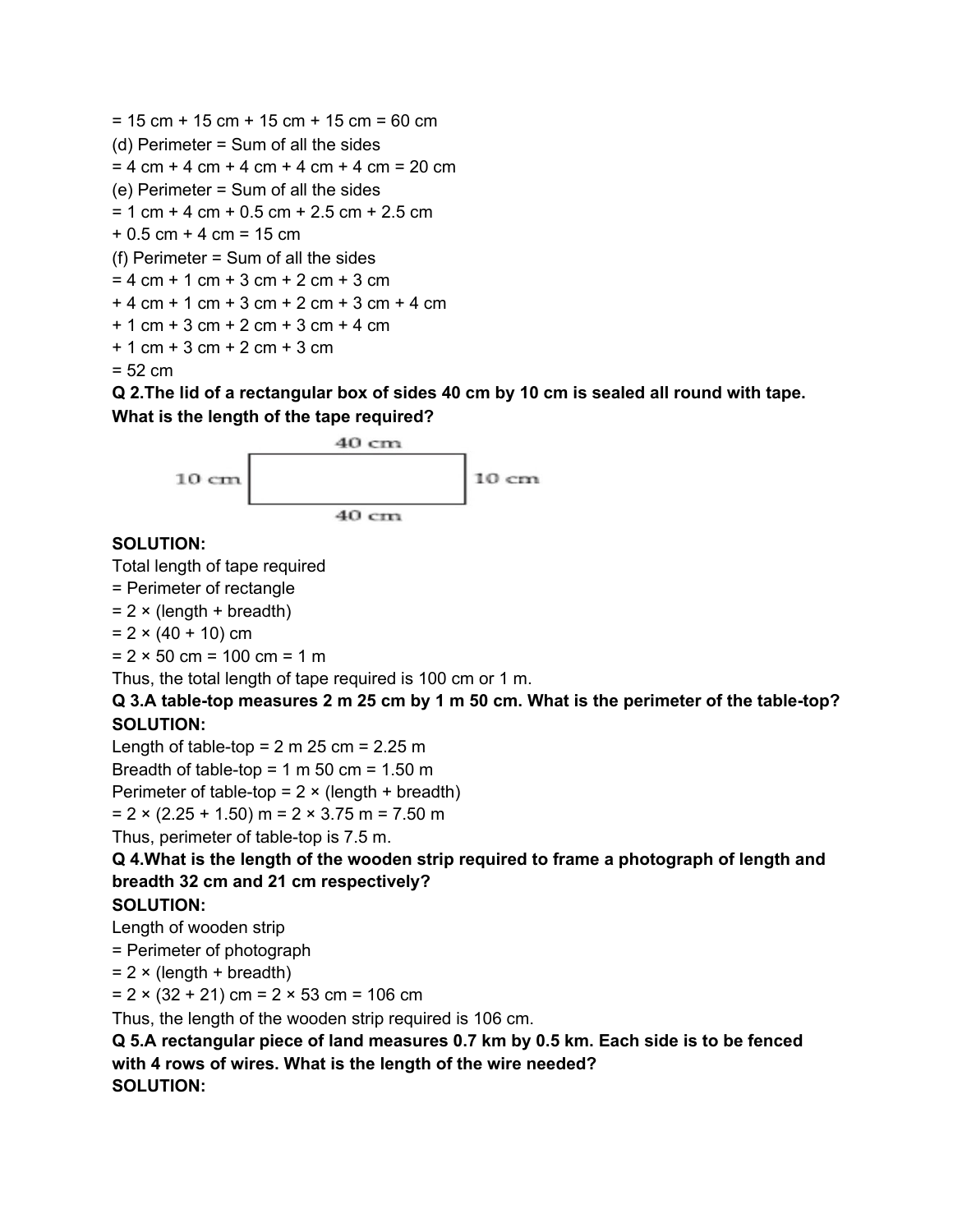Since, 4 rows of wires are needed. Therefore, the total length of wire is equal to 4 times the perimeter of land.

Perimeter of land =  $2 \times (length + breadth)$ 

 $= 2 \times (0.7 + 0.5)$  km =  $(2 \times 1.2)$  km = 2.4 km

 $= 2.4 \times 1000$  m = 2400 m

Thus, the length of wire

 $= 4 \times 2400$  m = 9600 m = 9.6 km

#### **Q 6.Find the perimeter of each of the following shapes :**

(a)A triangle of sides 3 cm, 4 cm and 5 cm.

(b)An equilateral triangle of side 9 cm.

(c)An isosceles triangle with equal sides 8 cm each and third side 6 cm.

#### **SOLUTION:**

(a)



Perimeter of ΔABC  $= AB + BC + CA = 3 cm + 5 cm + 4 cm$  $= 12$  cm (b)



Perimeter of equilateral ΔABC  $= 3 \times side$ 

 $= 3 \times 9$  cm  $= 27$  cm

(c)



Perimeter of ΔABC

 $= AB + BC + CA$ 

 $= 8$  cm + 6 cm + 8 cm

 $= 22$  cm

### **Q 7.Find the perimeter of a triangle with sides measuring 10 cm, 14 cm and 15 cm. SOLUTION:**

Perimeter of triangle

= Sum of all three sides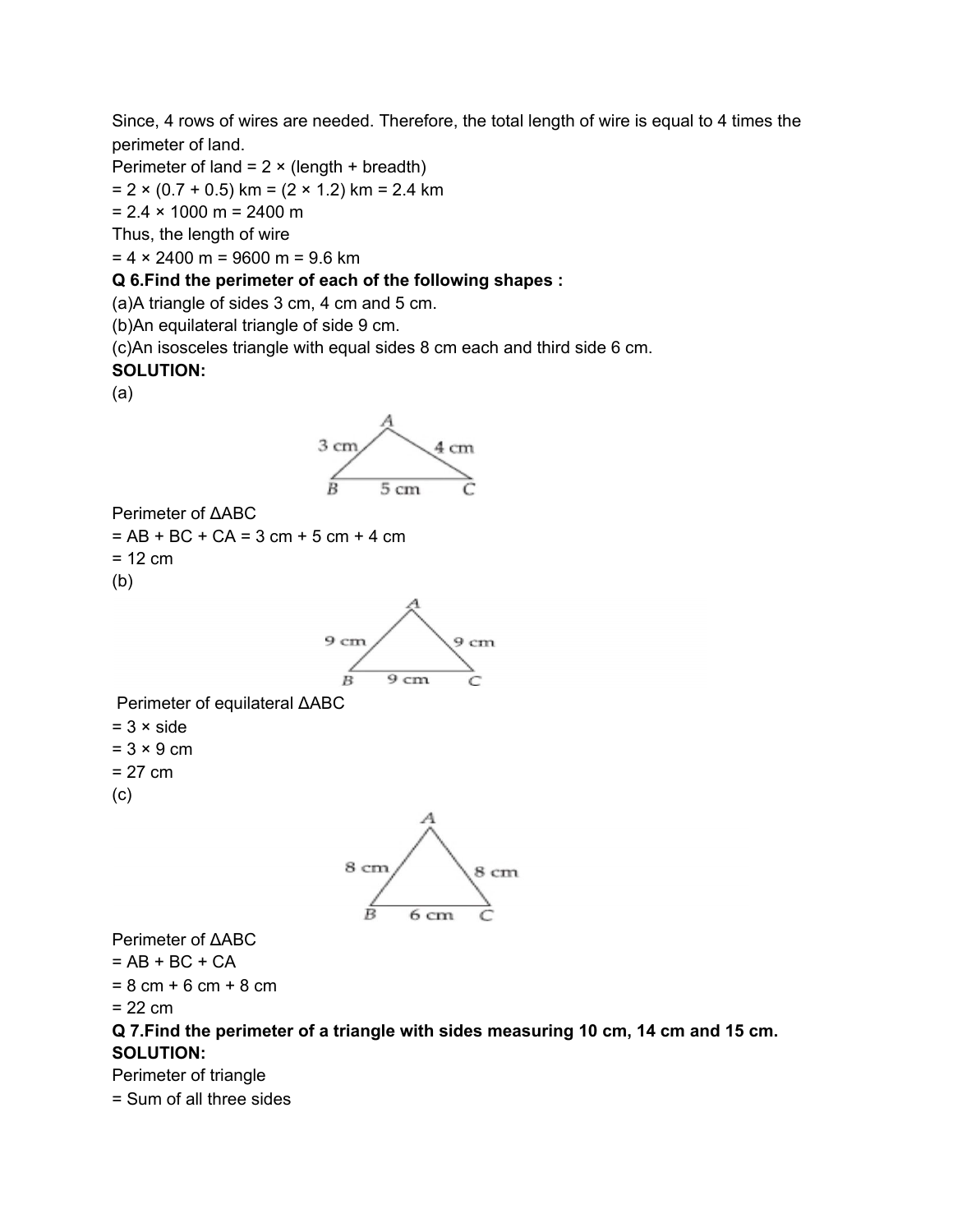$= 10$  cm + 14 cm + 15 cm = 39 cm Thus, perimeter of triangle is 39 cm. **Q 8.Find the perimeter of a regular hexagon with each side measuring 8 m. SOLUTION:** Perimeter of regular hexagon  $= 6 \times$  length of one side =  $6 \times 8$  m = 48 m Thus, the perimeter of regular hexagon is 48 m. **Q 9.Find the side of the square whose perimeter is 20 m. SOLUTION:** Perimeter of square  $= 4 \times$  side  $\Rightarrow$  20 m = 4 × side  $\Rightarrow$  side = 20/4 m  $= 5m$ Thus, the side of square is 5 m. **Q 10.The perimeter of a regular pentagon is 100 cm. How long is its each side? SOLUTION:** Perimeter of regular pentagon =  $5 \times$  side  $\Rightarrow$  100 cm = 5  $\times$  side  $\Rightarrow$  side =100/5 cm  $= 20$  cm Thus, the side of regular pentagon is 20 cm. Q 11.A piece of string is 30 cm long. What will be the length of each side if the string is **used to form:** (a) a square? (b) an equilateral triangle? (c) a regular hexagon? **SOLUTION:** Length of string = Perimeter of each shape (a) Perimeter of square  $= 4 \times$  side  $\Rightarrow$  30 cm = 4  $\times$  side  $\Rightarrow$  side =30/4 cm  $= 7.5 cm$ Thus, the length of each side of square will be 7.5 cm. (b) Perimeter of equilateral triangle =  $3 \times$  side  $\Rightarrow$  30 cm = 3 × side  $\Rightarrow$  side = 30/3 cm  $= 10$  cm Thus, the length of each side of equilateral triangle will be 10 cm. (c) Perimeter of regular hexagon =  $6 \times$  side  $\Rightarrow$  30 cm = 6  $\times$  side  $\Rightarrow$  side = 30/6cm  $= 5 cm$ Thus, the length of each side of regular hexagon will be 5 cm.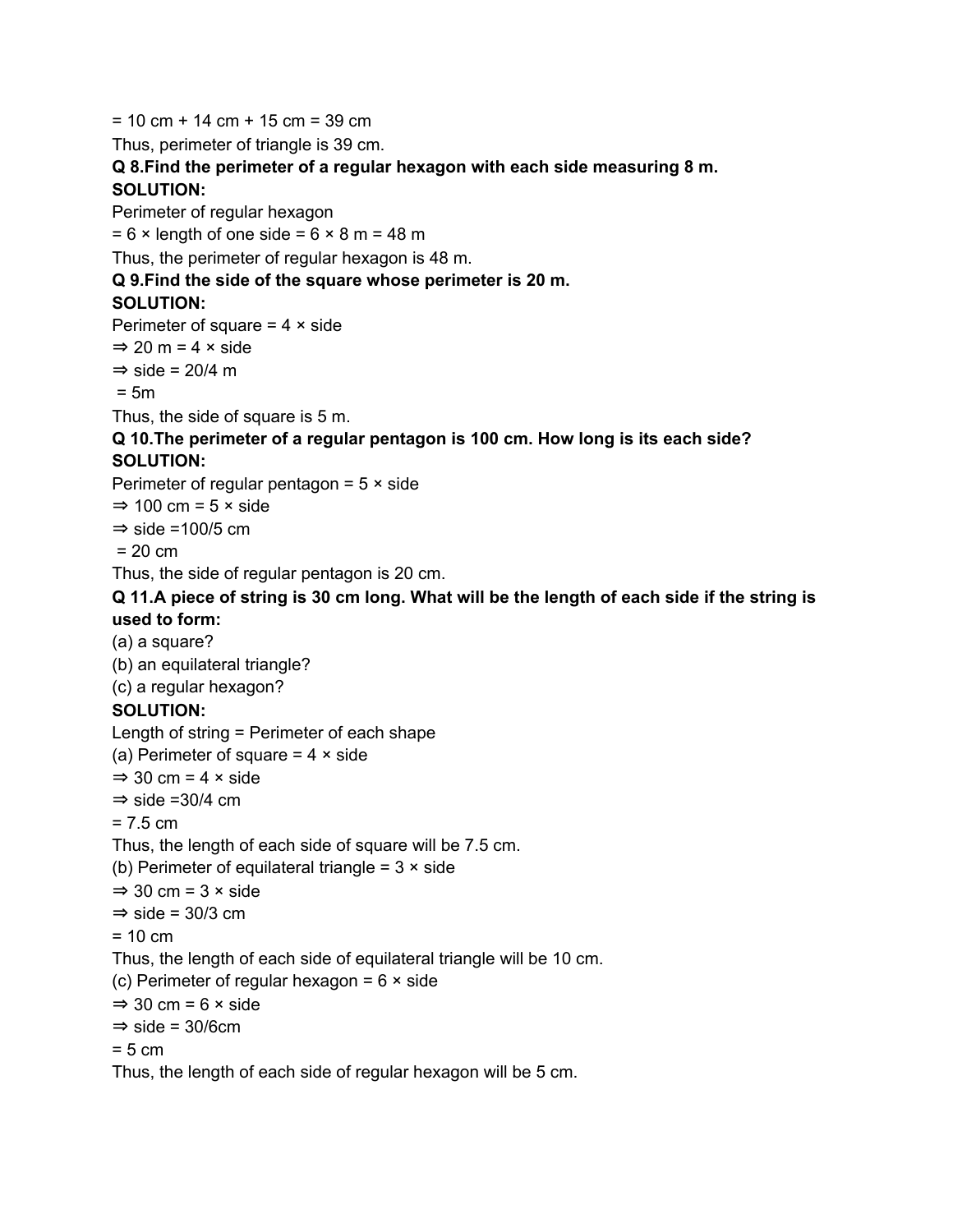## Q 12. Two sides of a triangle are 12 cm and 14 cm. The perimeter of the triangle is 36 cm. **What is its third side?**

### **SOLUTION:**

Let the length of third side be x cm. Length of other two sides are 12 cm and 14 cm. Now, perimeter of triangle = 36 cm  $\Rightarrow$  12 + 14 + x = 36  $\Rightarrow$  26 + x = 36  $\Rightarrow$  x = 36 - 26  $\Rightarrow$  x = 10

Thus, the length of third side is 10 cm. Q 13. Find the cost of fencing a square park of side 250 m at the rate of Rs 20 per metre.

## **SOLUTION:**

Side of square park = 250 m Perimeter of square park  $= 4 \times side$  $= 4 \times 250$  m = 1000 m Since, cost of fencing for 1 metre = Rs 20 Therefore, cost of fencing for 1000 metres

 $=$  Rs 20  $\times$  1000 = Rs 20,000

#### **Q 14.Find the cost of fencing a rectangular park of length 175 m and breadth 125 m at the rate of**

# **Rs 12 per metre.**

### **SOLUTION:**

Length of rectangular park  $= 175$  m

Breadth of rectangular park = 125 m

Perimeter of park =  $2 \times$  (length + breadth)

 $= 2 \times (175 + 125)$  m

 $= 2 \times 300$  m = 600 m

Since, cost of fencing park for 1 metre = Rs 12

Therefore, cost of fencing park for 600 m

 $=$  Rs 12  $\times$  600  $=$  Rs 7,200

## **Q 15.Sweety runs around a square park of side 75 m. Bulbul runs around a rectangular park with length 60 m and breadth 45 m. Who covers less distance?**

## **SOLUTION:**

Distance covered by Sweety = Perimeter of square park =  $4 \times$  side  $= 4 \times 75$  m = 300 m Thus, distance covered by Sweety is 300 m. Now, distance covered by Bulbul = Perimeter of rectangular park

 $= 2 \times (length + breadth)$ 

 $= 2 \times (60 + 45)$  m = 2  $\times$  105 m = 210 m

Thus, Bulbul covers a distance of 210 m.

So, Bulbul covers less distance.

### **Q 16.What is the perimeter of each of the following figures? What do you infer from the answers?**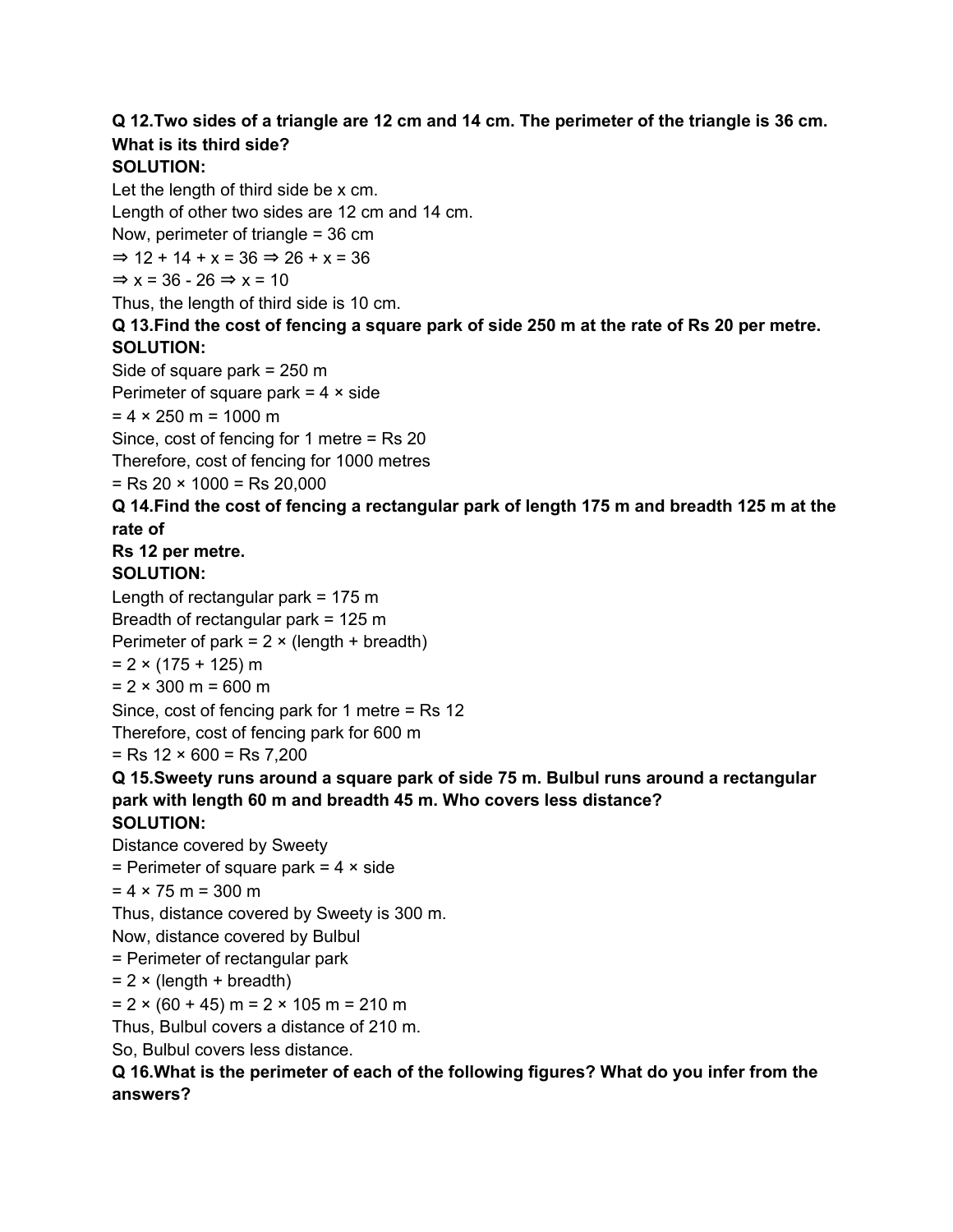

### **SOLUTION:**

(a) Perimeter of square  $= 4 \times$  side

 $= 4 \times 25$  cm = 100 cm

(b) Perimeter of rectangle

 $= 2 \times (length + breadth)$ 

 $= 2 \times (40 + 10)$  cm  $= 2 \times 50$  cm  $= 100$  cm

(b) Perimeter of rectangle =  $2 \times$  (length + breadth)

 $= 2 \times (30 + 20)$  cm  $= 2 \times 50$  cm  $= 100$  cm

(c) Perimeter of triangle = Sum of all sides

 $= 30$  cm + 30 cm + 40 cm = 100 cm

Thus, all the figures have same perimeter.

### **Q 17.Avneet buys 9 square paving slabs, each with a side of ½ m. He lays them in the form of a square.**

(a) What is the perimeter of his arrangement [see fig. (i)]?

(b) Shari does not like his arrangement. She gets him to lay them out like a cross. What is the perimeter of her arrangement [see fig. (ii)]?

(c) Which has greater perimeter?

(d) Avneet wonders if there is a way of getting an even greater perimeter. Can you find a way of doing this? (The paving slabs must meet along complete edges i.e. they cannot be broken.)